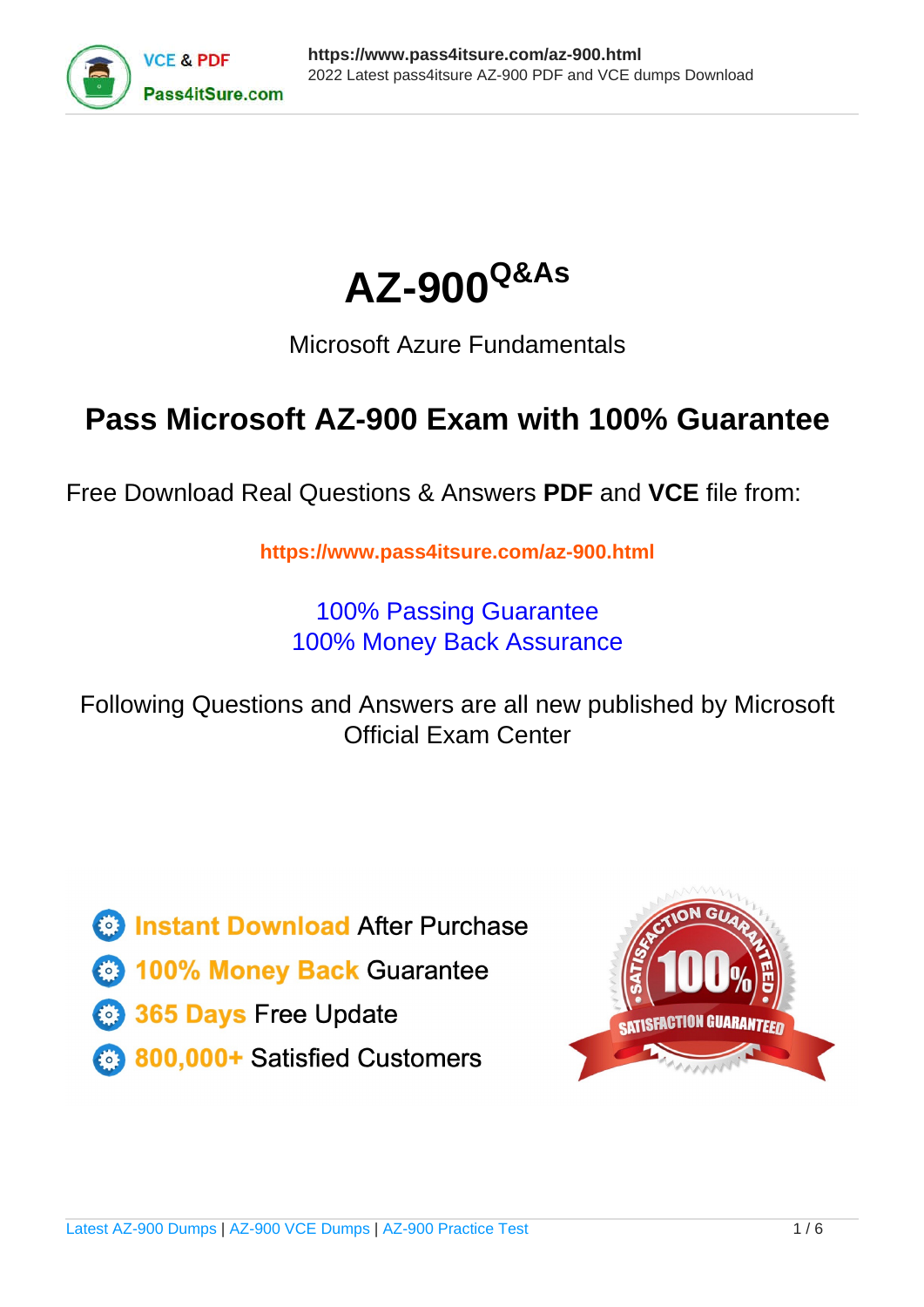

## **QUESTION 1**

Select the answer that correctly completes the sentence.

Hot Area:

## **Answer Area**

| collection of policy definitions.                           |  |
|-------------------------------------------------------------|--|
| collection of Azure Policy definition assignments.          |  |
| group of Azure Blueprints definitions.                      |  |
| group of role-based access control (RBAC) role assignments. |  |

Correct Answer:

## **Answer Area**

An Azure Policy initiative definition is a

| collection of policy definitions.                           |  |
|-------------------------------------------------------------|--|
| collection of Azure Policy definition assignments.          |  |
| group of Azure Blueprints definitions.                      |  |
| group of role-based access control (RBAC) role assignments. |  |

Reference: https://docs.microsoft.com/en-us/azure/governance/policy/concepts/initiative-definition-structure

## **QUESTION 2**

You have an Azure environment that contains multiple Azure virtual machines.

You plan to implement a solution that enables the client computers on your on-premises network to communicate to the Azure virtual machines.

You need to recommend which Azure resources must be created for the planned solution.

Which two Azure resources should you include in the recommendation? Each correct answer presents part of the solution.

NOTE: Each correct selection is worth one point.

A. a virtual network gateway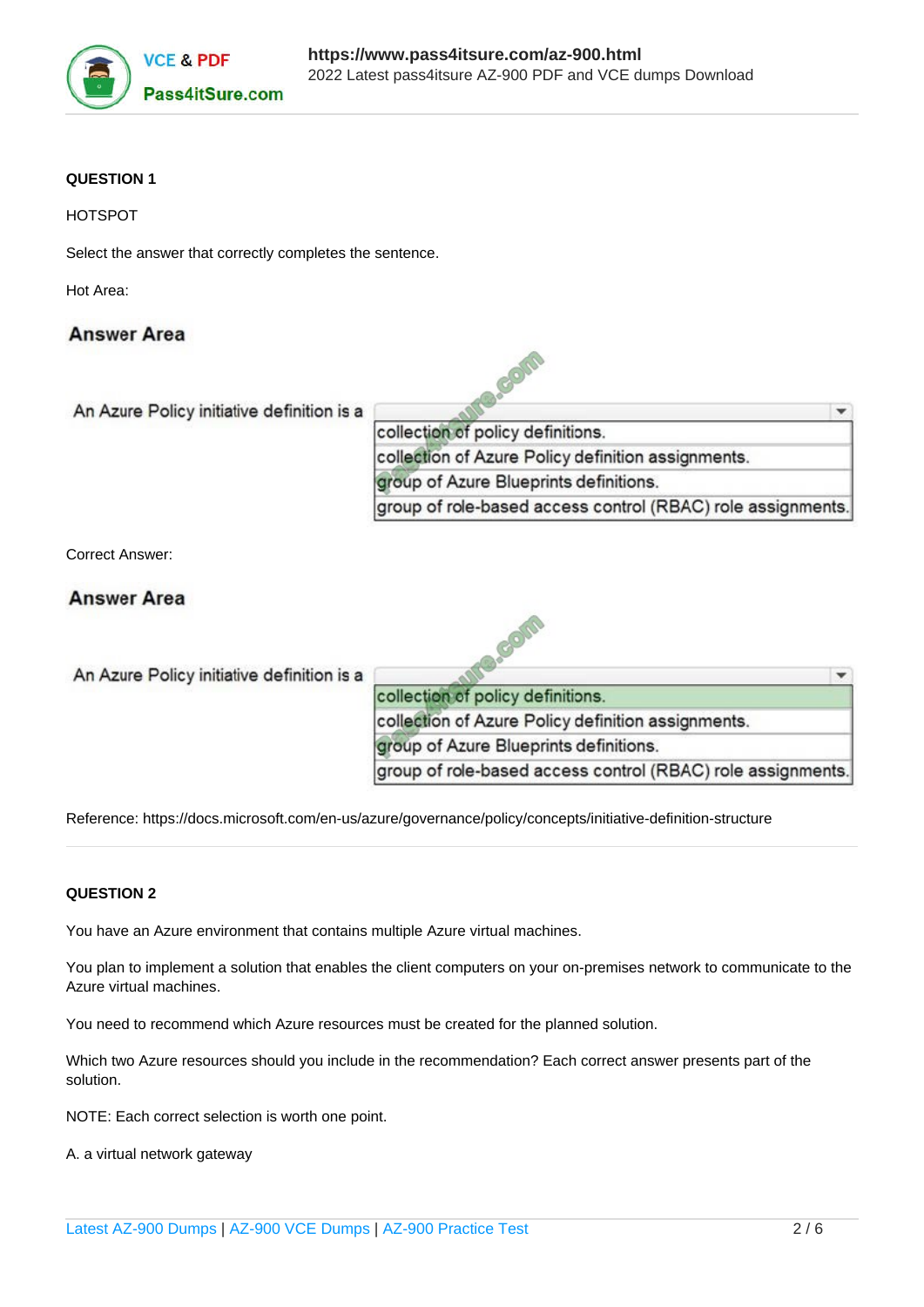

- B. a load balancer
- C. an application gateway
- D. a virtual network
- E. a gateway subnet

Correct Answer: AE

To implement a solution that enables the client computers on your on-premises network to communicate to the Azure virtual machines, you need to configure a VPN (Virtual Private Network) to connect the on- premises network to the Azure

### virtual network.

The Azure VPN device is known as a Virtual Network Gateway. The virtual network gateway needs to be located in a dedicated subnet in the Azure virtual network. This dedicated subnet is known as a gateway subnet and must be named

`GatewaySubnet\\'.

Note: a virtual network (answer D) is also required. However, as we already have virtual machines deployed in a Azure, we can assume that the virtual network is already in place.

References:

https://docs.microsoft.com/en-us/office365/enterprise/connect-an-on-premises-network-to-a-microsoft- azure-virtualnetwork

### **QUESTION 3**

Which Azure service should you use to correlate events from multiple resources into a centralized repository?

- A. Azure Event Hubs
- B. Azure Analysis Services
- C. Azure Monitor
- D. Azure Stream Analytics

Correct Answer: A

Azure Event Hubs is a big data streaming platform and event ingestion service. It can receive and process millions of events per second. Data sent to an event hub can be transformed and stored by using any real- time analytics provider or

batching/storage adapters.

Azure Event Hubs can be used to ingest, buffer, store, and process your stream in real time to get actionable insights. Event Hubs uses a partitioned consumer model, enabling multiple applications to process the stream concurrently and

letting you control the speed of processing.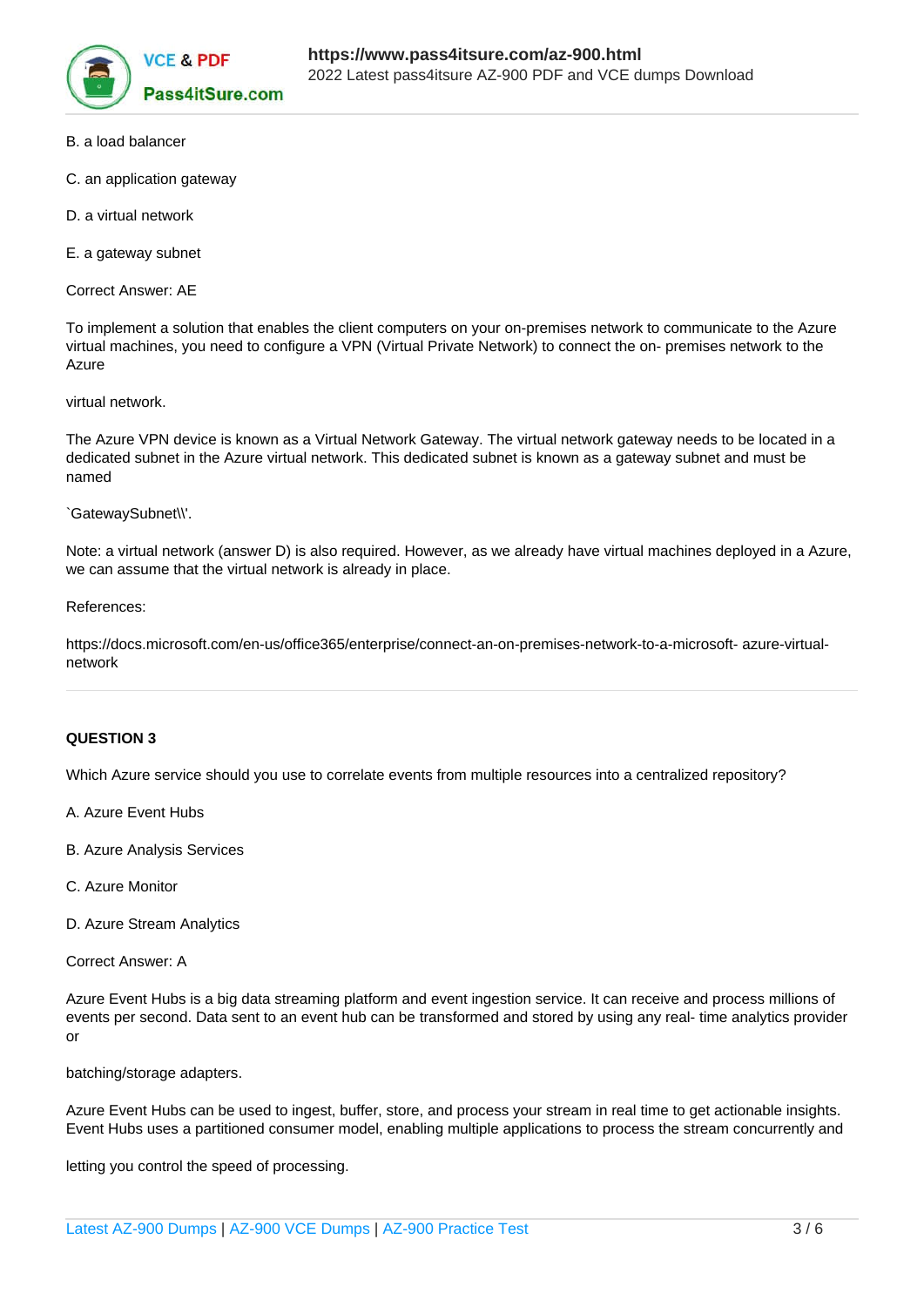

Azure Event Hubs can be used to capture your data in near-real time in an Azure Blob storage or Azure Data Lake Storagefor long-term retention or micro-batch processing.

## References:

https://docs.microsoft.com/en-us/azure/event-hubs/event-hubs-about

### **QUESTION 4**

HOTSPOT

For each of the following statements, select Yes if the statement is true. Otherwise, select No.

NOTE: Each correct selection is worth one point.

Hot Area:

## **Answer Area**

| <b>Statements</b>                                                       | Yes        | <b>No</b>  |
|-------------------------------------------------------------------------|------------|------------|
| An Azure subscription can be associated to multiple Azure Active        | O          | $\bigcirc$ |
| Directory (Azure AD) tenants.                                           |            |            |
| You can change the Azure Active Directory (Azure AD) tenant to which an | $\circ$    |            |
| Azure subscription is associated.                                       |            |            |
| When an Azure subscription expires, the associated Azure Active         | $\bigcirc$ |            |
| Directory (Azure AD) tenant is deleted automatically.                   |            |            |

Correct Answer:

## **Answer Area**

| <b>Statements</b>                                                                                                        | Yes     | <b>No</b> |
|--------------------------------------------------------------------------------------------------------------------------|---------|-----------|
| An Azure subscription can be associated to multiple Azure Active                                                         | O       |           |
| Directory (Azure AD) tenants.<br>You can change the Azure Active Directory (Azure AD) tenant to which an                 | $\circ$ |           |
| Azure subscription is associated.                                                                                        |         |           |
| When an Azure subscription expires, the associated Azure Active<br>Directory (Azure AD) tenant is deleted automatically. | O       |           |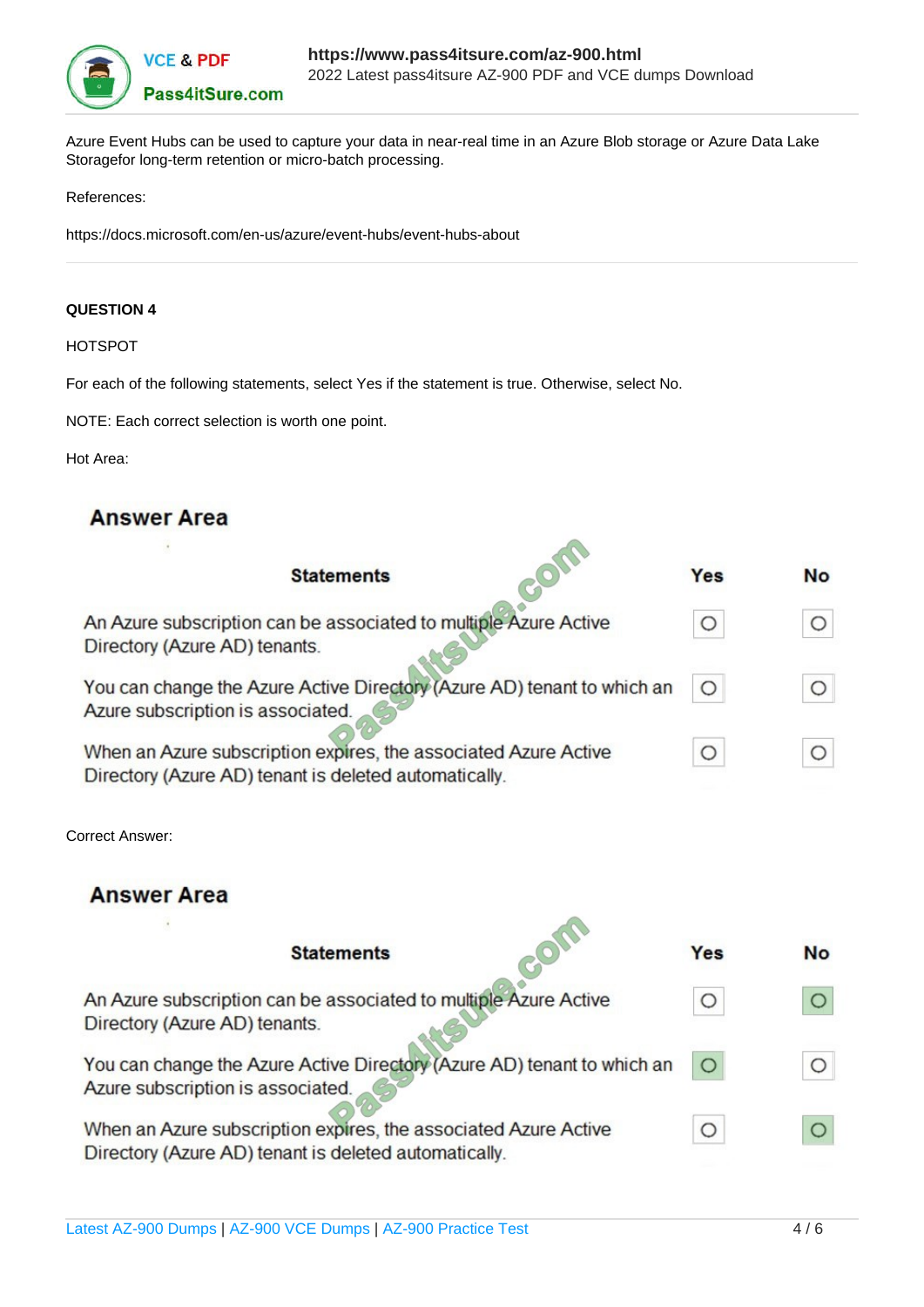

## Box 1: No

An Azure AD tenant can have multiple subscriptions but an Azure subscription can only be associated with one Azure AD tenant.

Box 2: Yes

Box 3: No

If your subscription expires, you lose access to all the other resources associated with the subscription. However, the Azure AD directory remains in Azure. You can associate and manage the directory using a different Azure subscription.

References:

https://docs.microsoft.com/en-us/azure/active-directory/fundamentals/active-directory-how-subscriptions-associateddirectory

#### **QUESTION 5**

This question requires that you evaluate the underlined text to determine if it is correct.

Data that is stored in the Archive access tier of an Azure Storage account can be access at any time by using azcopy.exe

Instructions: Review the bold text. If it makes the statement correct, select "No change is needed.\\'\\' If the statement is incorrect, select the answer choice that makes the statement correct.

A. No change is needed.

- B. can only be read by using Azure Backup
- C. must be restored before the data can be accessed
- D. must be rehydrated before the data can be accessed

Correct Answer: A

[Latest AZ-900 Dumps](https://www.pass4itsure.com/az-900.html) [AZ-900 VCE Dumps](https://www.pass4itsure.com/az-900.html) [AZ-900 Practice Test](https://www.pass4itsure.com/az-900.html)